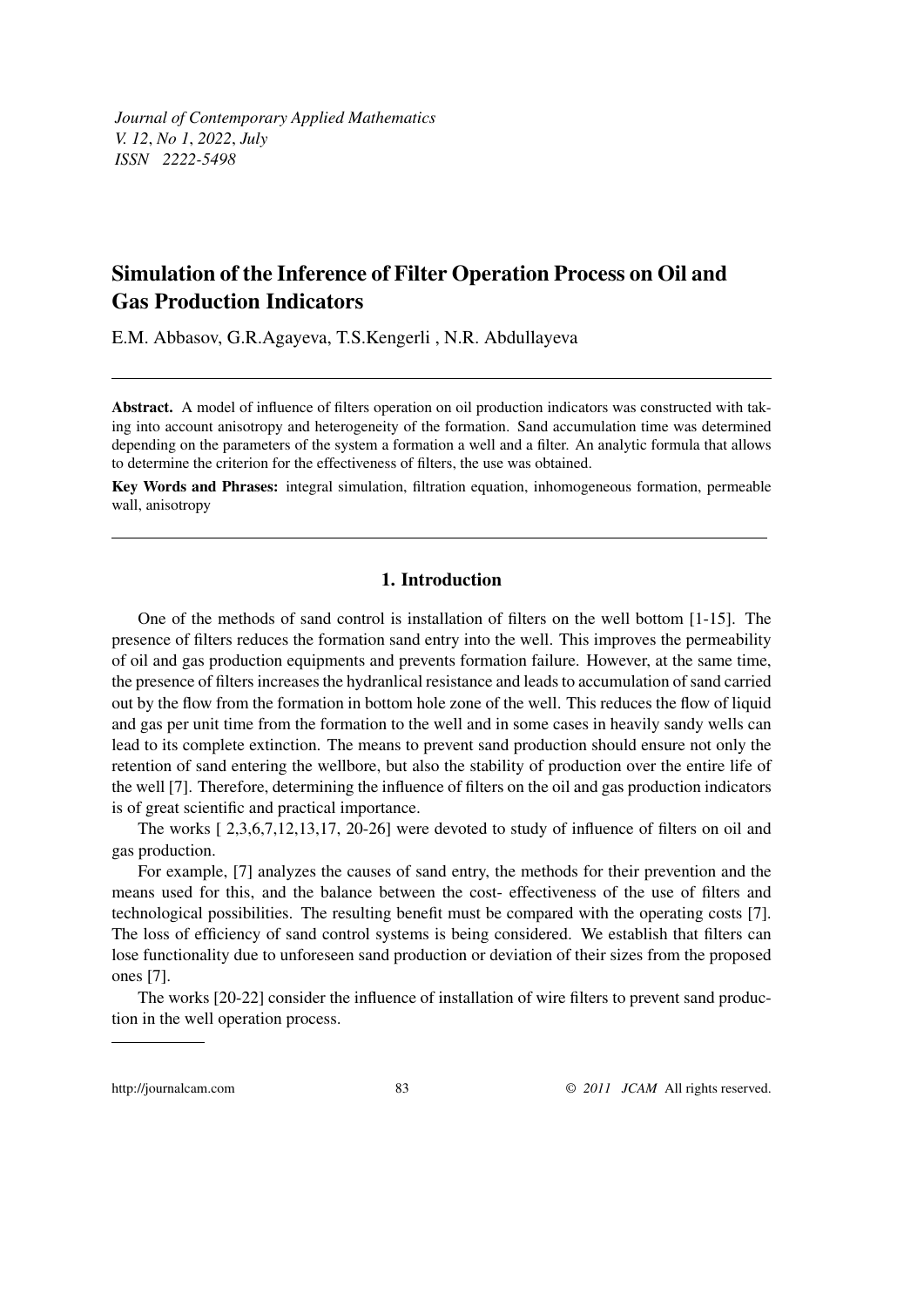However, in these works, the mutual influences of the motion of liquid or gas in a porous medium through the filter walls and in the pipe string are not taken into account. This may lead to gross mistakes and wrong conclusions.

The influence of a filter on gas and oil production indicators taking into account the connection of the system a formation a well remains poorly understood to date and requires a comprehensive research.

In the present paper, we construct an integral model of the filtration process and motion of fluid in the pipeline at the presence of a filter at the well, and its influence on oil and determined gas production.

#### The initial stage of the filters work

After installation of the filter , sand fractions that can not pass through its opening, will gather around the filter and from a low permeability zone.

We consider the influence of this zone on oil filtration process. Constant pressure  $R_k$  is maintained on the external boundary of radius  $P_k$ , constant pressure  $P_c$  on the well bottom of radius  $r_c$ . We denote the radius of the boundary of the contour of zones by  $R_1$ , the pressure on this contour by  $P$  (Fig.1).



Fig 1. Calculation scheme.

In the case of a steady plane-radial motion of homogeneous fluid velocities  $V_1$  and  $V_2$  in the first and second zones of the system can be determined from the formulas [16]

$$
V_1 = \frac{k_1}{\mu_n r} \frac{P_k - P}{\ln \frac{R_k}{R_1}}
$$
\n
$$
\tag{1}
$$

$$
V_2 = \frac{k_2}{\mu_n r} \frac{P - P_c}{\ln \frac{R_1}{r_c}}\tag{2}
$$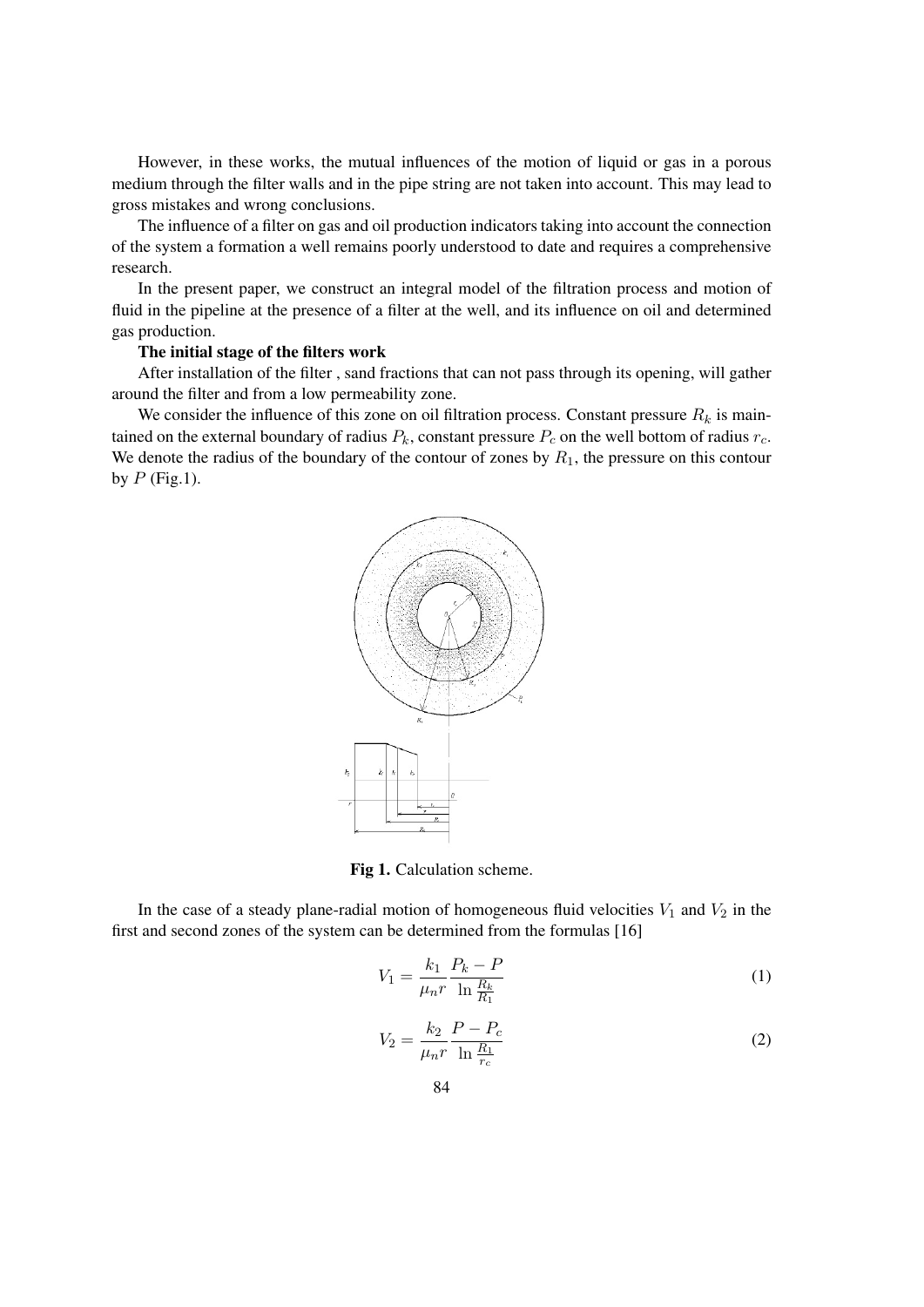The condition of flow continuity on the interface

$$
V_1|_{r=R_1} = V_2|_{r=R_1} \tag{3}
$$

Substituting expressions  $(1)$  and  $(2)$  in condition  $(3)$ , we obtain

$$
P = \frac{k_1 P_k \ln \frac{R_1}{r_c} + k_2 P_c \ln \frac{R_k}{r_c}}{k_1 \ln \frac{R_1}{r_c} + k_2 \ln \frac{R_k}{R_1}}
$$
(4)

Fluid inflow per unit time into the well can be determined by the formula [16,17]

$$
Q = \frac{2\pi k_2 h \left(P - P_c\right)}{\mu_n \ln \frac{R_1}{r_c}}
$$
\n
$$
\tag{5}
$$

Substituting the expression (4) in formula (5), we obtain

$$
Q = \frac{2\pi k_1 h (P_k - P_c)}{\mu_n \left(\frac{k_1}{k_2} \ln \frac{R_1}{r_c} + \ln \frac{R_k}{R_1}\right)}
$$
(6)

In the absence of a filter, the fluid inflow into the well per unit time is determined by the formula [16].

$$
Q_1 = \frac{2\pi k_1 h (P_k - P_c)}{\mu_n \ln \frac{R_k}{r_c}}
$$
(7)

To assess the effect of the presence of a filter on the fluid inflow into the well per unit time, consider the ratio  $Q$  to  $Q_1$ .

$$
Q_0 = \frac{Q}{Q_1} \tag{8}
$$

By formula (8), a numerical calculation was carried out for the following values of the parameters:

$$
R_1 = 5 \div 80m; k_0 = \frac{k_1}{k_2} = 1 \div 10; P_k = 5 \cdot 10^6 Pa;
$$

$$
\mu_n = 10^{-3} Pac; R_k = 100m; r_c = 7, 5 \cdot 10^{-2} m; h = 30m.
$$

The results of calculation are in Fig. 2.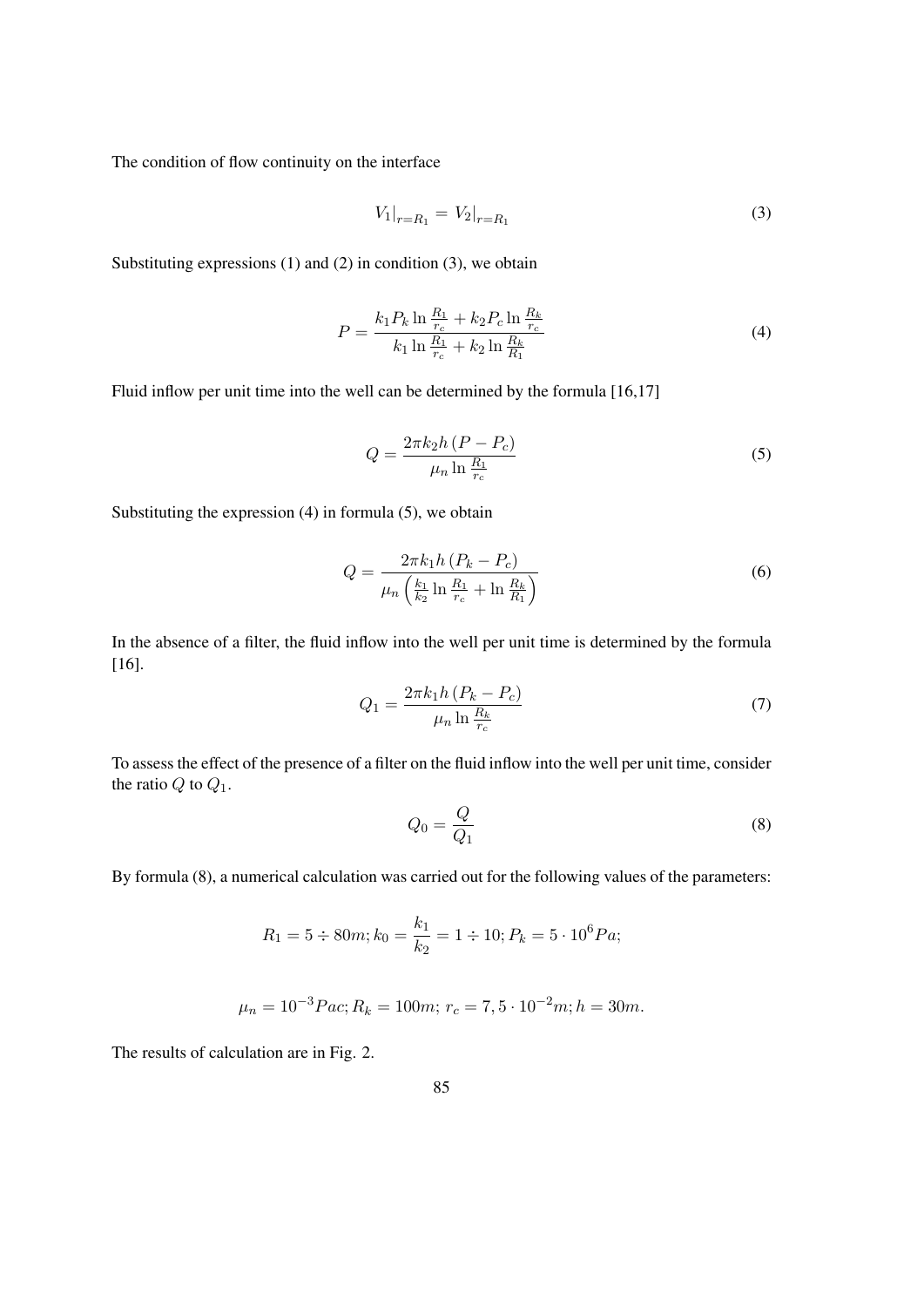

Fig.2. The graph of dependence of the ratio of debit in the presence of a filter to a debit without a filter on the ratio of permeability coefficients of the zones at different values of  $R_1: 1 - R_1 = 5m; 2 - R_1 = 10m; 3 - R_1 = 20m; 4 - R_1 = 30m; 5 - R_1 = 50m;$  $6 - R_1 = 80m$ .

As can be seen from Fig. 2, increasing the radius of the zone dividing contour the inflow into the well per unit time decreases. Furthermore decreasing in the permeability around the well zone, at first the inflow drops sharply, and then its decline rate degradates.

### 2. Accounting for inhomogeneity

Let us consider the heterogeneity in permeability in the radial direction in sand accumulation zone. In the first approximation, we accept that the change in permeability occurs according to a linear law. We assume that in the contact contour of the homogeneous and inhomogeneous zones, their permeability coefficients are the same. Sand compacts as it approaches the wellbore, and permeability factor decreases (Fig. 1). Then the permeability factor will be of the form:

$$
k(r) = k_2 + \frac{k_1 - k_2}{R_1 - r_c} \cdot (r - r_c)
$$

This time, the equation of flat-radial stationary filtration in the variable permeability zone will be of the form [16,17].

$$
\frac{1}{r}\frac{d}{dr}\left[\frac{k(r)}{\mu\beta}r\frac{dP_{\mathcal{Z}}}{dr}\right] = 0\tag{9}
$$

The boundary conditions:

$$
P_2|_{r=r_c} = P_c \tag{10}
$$

$$
P_2|_{r=R_1} = P \tag{11}
$$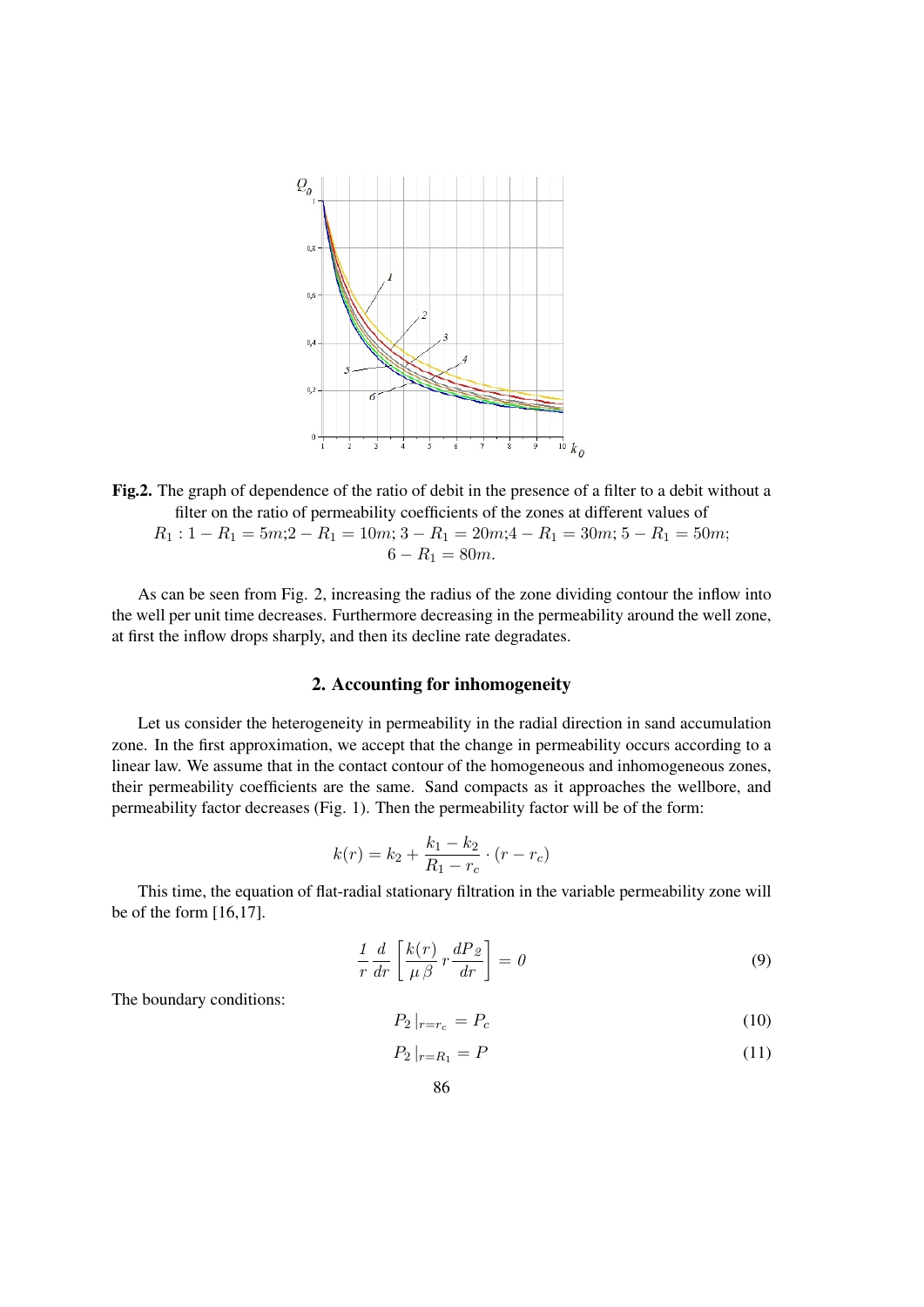$$
k_2 \left. \frac{\partial P_2}{\partial r} \right|_{r=R_1} = k_1 \frac{\partial P_1}{\partial r} \left|_{r=R_1} \right. \tag{12}
$$

where  $P_1$  is the pressure distribution in the first homogeneous zone,  $P_2$  in the second inhomogeneous zone, P is the pressure at the interface between the first and second zones.

Integrating expression (9), taking into account the boundary conditions (10), (11) and (12), we obtain:

$$
P_2 = \frac{(P_c - P)}{\ln \frac{k_1 r_c}{k_2 R_1}} \ln \left( \frac{r}{1 + \frac{k_1 - k_2}{k_2 R_1 - k_1 r_c} r} \right) + P_c - \frac{(P_c - P)}{\ln \frac{k_1 r_c}{k_2 R_1}} \ln \frac{r_c (k_2 R_1 - k_1 r_c)}{k_2 (R_1 - r_c)}
$$
(13)

$$
P = \frac{P_k \frac{k_0}{\ln \frac{R_k}{R_1}} - P_c \frac{R_1 - k_0 r_c}{k_0 (R_1 - r_c) \ln \left(k_0 \frac{r_c}{R_1}\right)}}{\frac{k_0}{\ln \frac{R_k}{R_1}} - \frac{R_1 - k_0 r_c}{k_0 (R_1 - r_c) \ln \left(k_0 \frac{r_c}{R_1}\right)}}
$$
(14)

Fluid inflow into the well per unit time can be determined by the formula

$$
Q = \frac{k_2}{\mu} 2 \pi r_c h \left. \frac{\partial P_2}{\partial r} \right|_{r=r_c}
$$
 (15)

From equation (15), taking into account expressions (13), (14), we obtain

$$
Q = 2 \pi h \frac{k_2}{\mu} \frac{P_c - P}{\ln (k_0 \frac{r_c}{R_1})} \left( \frac{R_1 - k_0 r_c}{R_1 - r_c} \right)
$$
(16)

Substituting the expression (16) in formula (8), we obtain a formula by which the numerical calculation is carried out for the following parameters for various values of permeability ratios  $k_0 = \frac{k_1}{k_2}$  $\frac{k_1}{k_2}$  .

The calculation results are in Fig. 3.

As can be seen from Fig.3, when the permeability around the well bottom is inhomogeneous, by increas in the radius of the contour dividing the zones, inflow into the well per unit time also decreases. However, the decline rate compared with the zonal inhomogeneous formation slows. Reducing permeability around the well zone, at first the inflow sharply, decreases and then its decline rate decreases.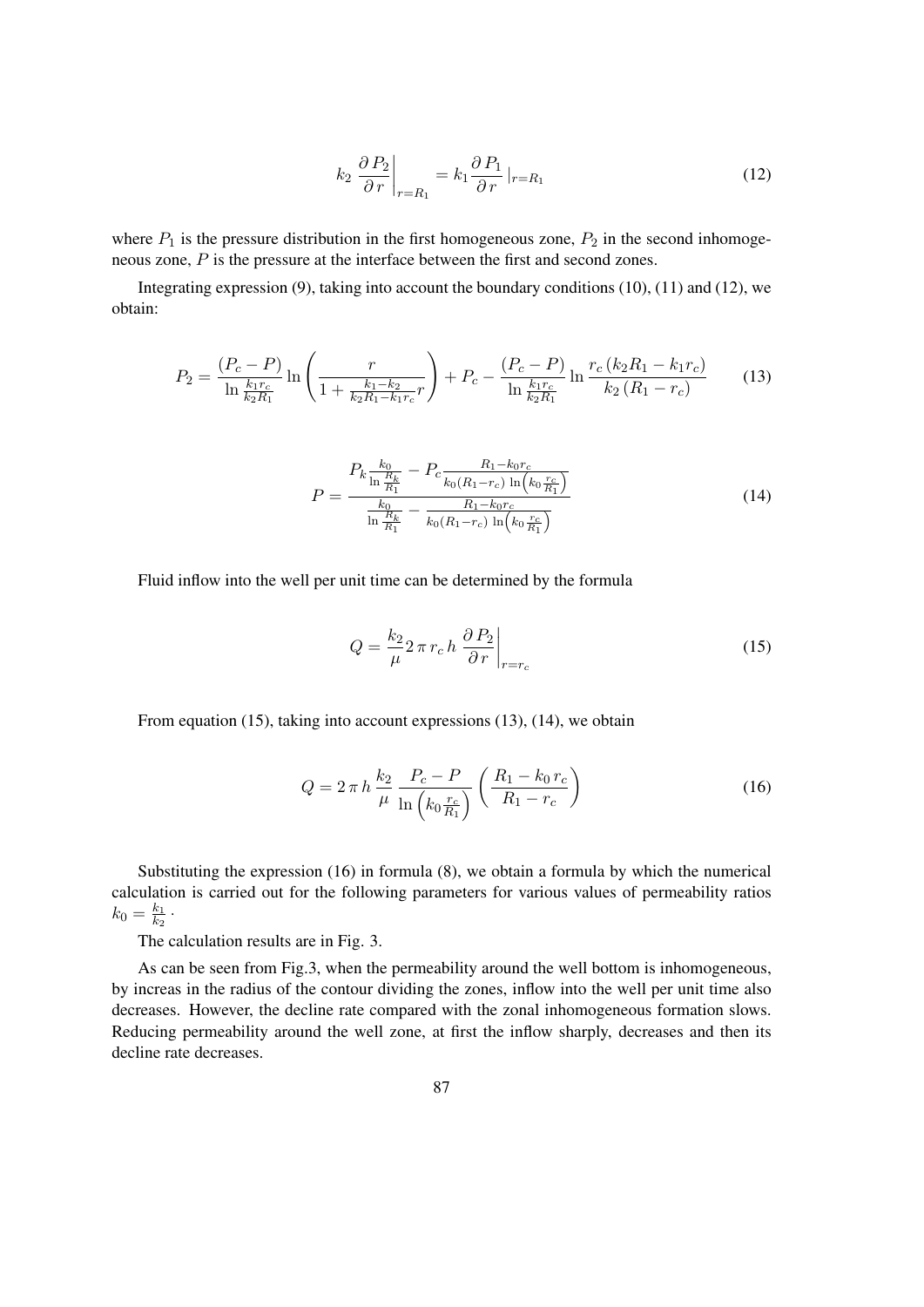

Fig.3. The graph of dependence of the ratio of debit in the presence of a filter to a debit without a filter on the ratio of permeability coefficients of zones in the case of inhomonogenity of the second zones of the farmation in the radial direction at different values  $R_1$  :  $1 - R_1 = 5m$ ;  $2 - R_1 = 10m$ ;  $3 - R_1 = 20m$ ;  $4 - R_1 = 30m$ ;  $5 - R_1 = 50m$ ;  $6 - R_1 = 80m$ .

### 3. Accounting for anisotropy

Let now consider the case when the permeability of the second zone of the formation varies in vertical direction as well. This happens because of gravity of sand particles. In the lower part of the filter, sand particles compacted, and as they remove upper, their density decreases, and permeability of the formation increases.

Having located the origin of the coordinate axis  $z$  in lower part the filter and directing the axis vertically upwards, as in Fig. 4, in the first approximation we accept the change in permeability as linear

$$
k_2(r_c, z) = k_3 + (k_4 - k_3) \frac{z}{h}
$$
 (17)

Pick out from the formation at the distance z an infinitely small layer of thickness  $dz$  (Fig. 4).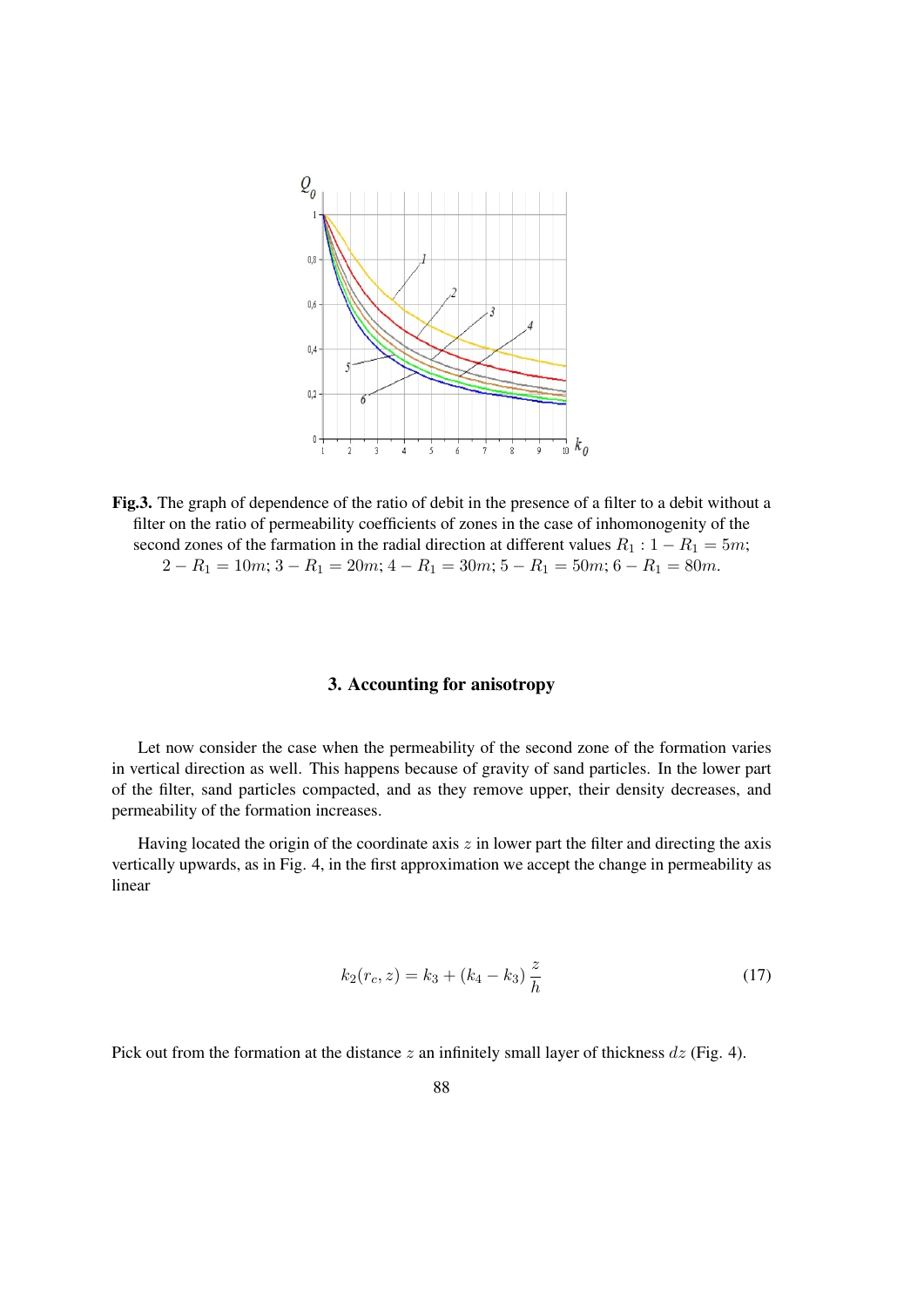

Fig 4. Calculation scheme.

Since there is no fluid displacement in vertical direction, in this layer the fluid filtration can be considered flat-radial.

Then the change in the permeability in the elementary layer in the vertical direction can be ignored and fluid inflow into the well per unit time can be determined by the formula

$$
Q = \frac{2\pi}{\mu} \int_0^h k_2(r_c, z) \cdot \frac{P_c - P}{\ln\left(k_0 \frac{r_c}{R_1}\right)} \left(\frac{R_1 - k_0 r_c}{R_1 - r_c}\right) dz \tag{18}
$$

Substitute P and  $k_2(r_c, z)$  from the expressions (14) and (17) in formula (18), integrate the obtained expressions from 0 to  $h$ . Then we make numerical calculation for the following values of parameters:

$$
R_1 = 5 \div 80m; k_0 = \frac{k_1}{k_2} = 1 \div 10; P_k = 5 \cdot 10^6 Pa;
$$

$$
\mu_H = 10^{-3} Pac; R_k = 100m; r_c = 7, 5 \cdot 10^{-2} m; h = 30m.
$$

The result of calculations are in Fig 5.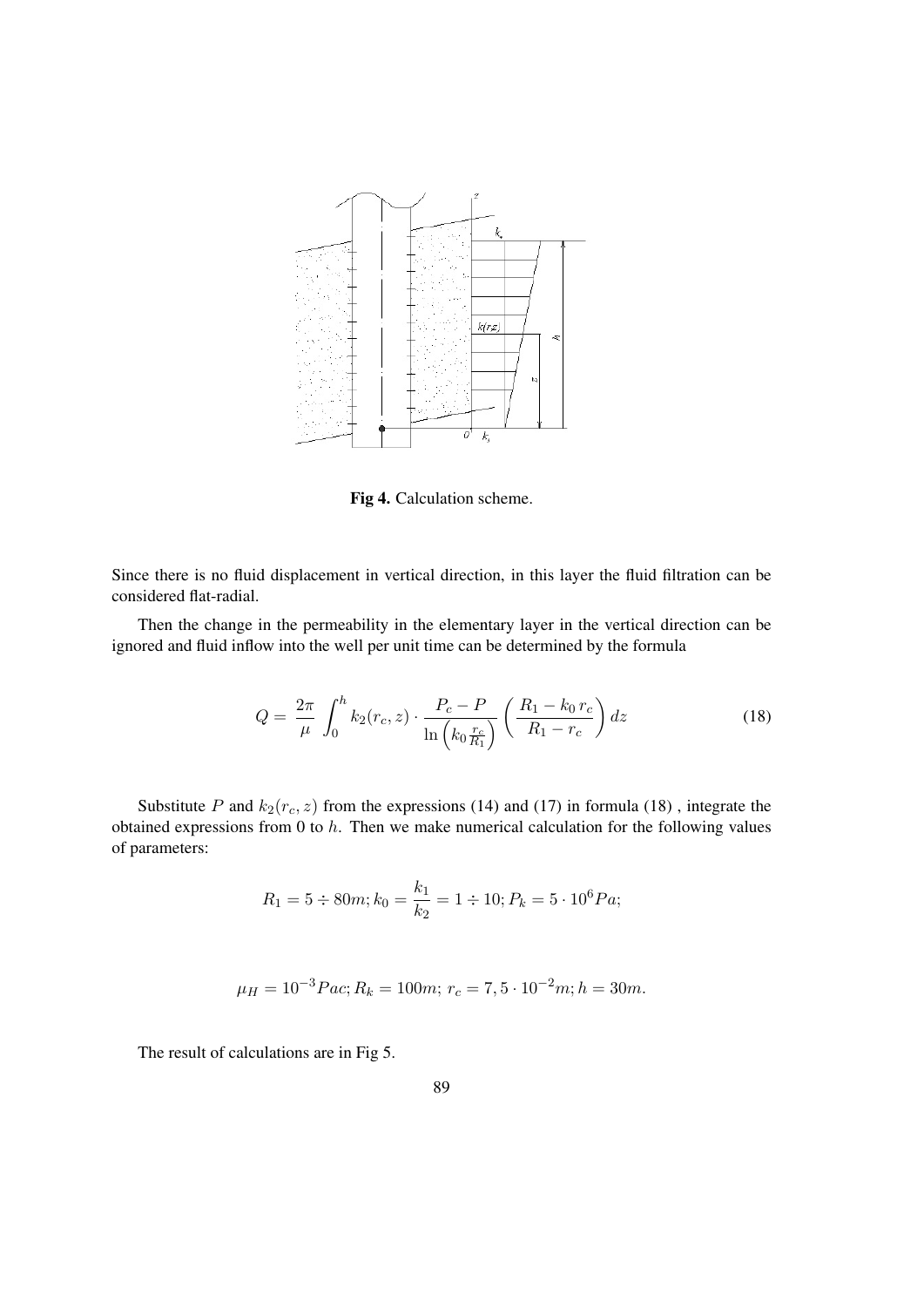

Fig 5. The graph of dependence of the ratio of debit in the presence of a filter to the debit without a filter on the ratio of pernecability coefficients of zones in the case of taking into account inhomogeneity of the second zone of the formation in radial and vertical directions at different values;  $R_1$ : 1 –  $R_1$  = 5m; 2 –  $R_1$  = 10m; 3 –  $R_1$  = 20m; 4 –  $R_1$  = 30m; 5 –  $R_1$  = 50m;  $6 - R_1 = 80m$ .

As can ve scen from fig 5, when the permeability of the second zone of the formation changes in vertical direction as well, then increeasing the radius of the zone dividing contours the inflow into the well per unit time also diminshes.

Moroewer, decline rate slow down even more. Decreasing the permeability around the well zone, at first inflow drops shapply and then its decline decrases.

We now find sand accumulation time in the well bottom zone. Taking into account slowness of sand accumulation, we accept fluid inflow into the well per a unit time in the first approximation as constant. Then the mass of the accumulated sand brought by the fluid per unit at time can be determined by the formula

$$
2m_0 \rho h \pi R_1 \frac{dR_1}{dt} = \gamma Q \tag{19}
$$

Integrating expression (19) , we obtain

$$
T = \frac{\rho m_0 R_1^2}{\gamma Q} \tag{20}
$$

where  $\gamma$  is mass concentration of sand in the produced fluid,  $\rho$  is sand density Q is fluid inflow into the well per unit time,  $T$  is time of sand accumulation in bottom hole zone for the given radius.

Calculation of accumlation time by formula (20) allowing for formula (18) for the given above values f the parameters and various values of sand concentration are in Fig.6.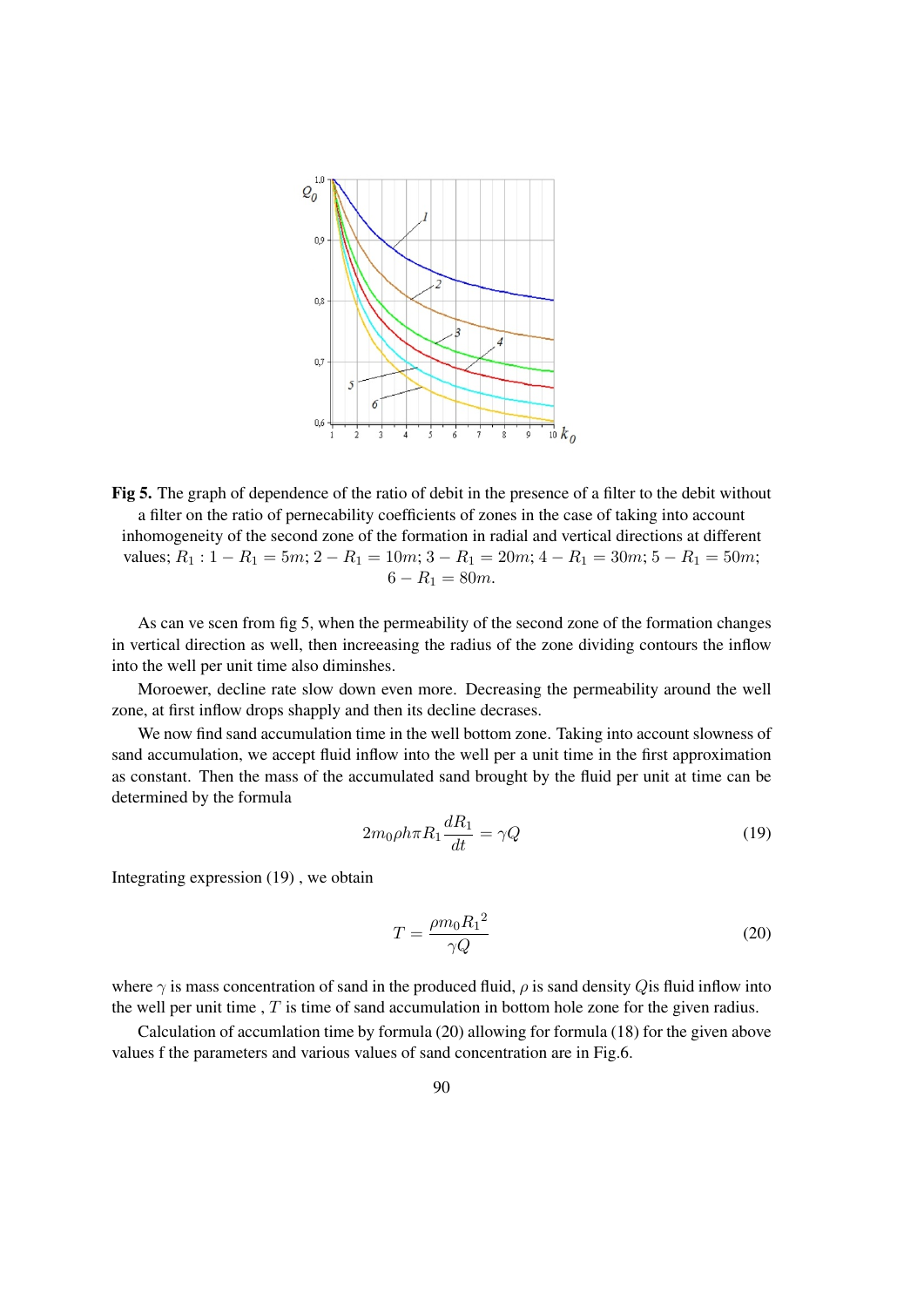

Fig 6. The graph of dependence of time of sand accumulation around the wellbore on accumulation zone radius at different values of mass inflow of sand per unit time for  $k_1 = 3 \cdot 10^{-14} \div 10 \cdot 10^{-14}$ ;  $a) \gamma = 3kq/m^3$ ;  $b) \gamma = 10kq/m^3$ ;  $d) \gamma = 20kq/m^3$ ;  $c$ ) $\gamma = 30kq/m^3$ ;  $e$ ) $\gamma = 50kq/m^3$ ;  $f$ ) $\gamma = 30kq/m^3$  the graph was shown at  $k_1 = 1 \cdot 10^{-14}$  as well)

As can be seen from Fig.6, with a decrease in the permeability of the second zone of the formation, other equal conditions, sand accumulation sharply increases. For example, for  $\gamma = 30$ and  $\frac{k_1}{k_2}$  = 3, for sand accumulate around the wellbore of radius of 80 m, takes 90 days, while for  $\frac{k_1}{k_2} = 10$  this time is 18 days. Therewith, fluid inflow into the well as can be seen from Fig.5 decreases by 5 times. It should be noted that the obtained graphs allow to determine efficiency of the use of filters i.e.in the wells with abundant sanding availability of a filter can reduce to rapid clogging of the bottomhole zone of the well with sand, and consequently to decrease in fluid inflow into the well up to its complete extinction i.e. from the obtained formula (20) one can get a criterion for the use of filters in oil production.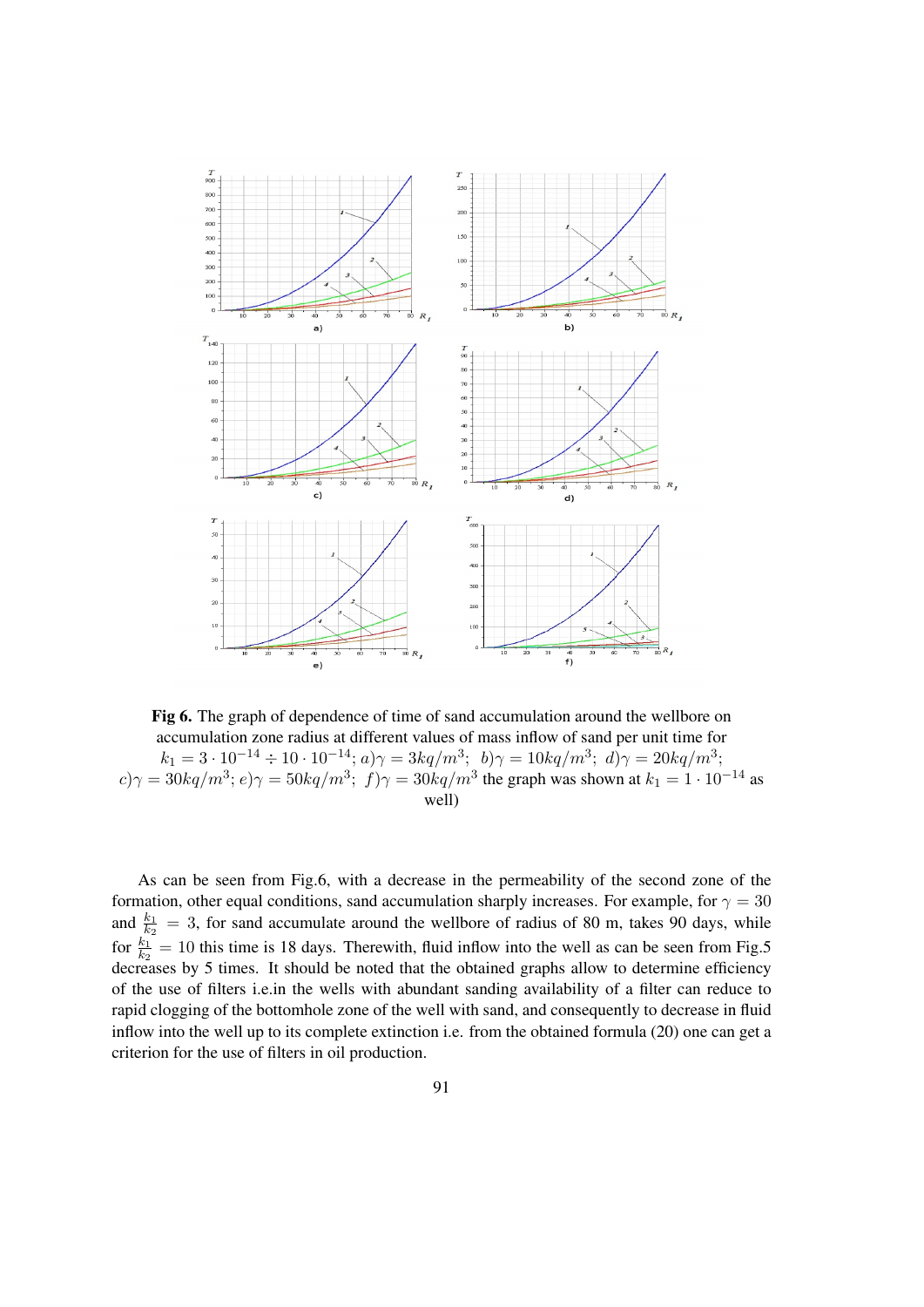## 4. Accounting for the presence of plug in the pipe string

We consider the case when sand fractions are collected in the cavity of the pipe string. Then the liquid fluid occurs in three different sites of the string (Fig. 7):



Fig 7. Calculation scheme.

- motion of fluid in a pipe clogged with sand and with permeable wall (the presence of a filter);

- motion of fluid in a cavity clogged with sand;

- motion of fluid in a sand free cavity.

The equation of fluid motion in a pipe with permeable wall is of the form [18]:

$$
\lambda \cdot (P - P_c) = -\frac{dQ}{dx} \tag{21}
$$

Fluid flow in the cavity of the pipe plugged with sand can be determined by the formula

$$
Q = -f \frac{k}{\mu} \frac{dP}{dx}
$$
 (22)

Substituting the expression (22) in formula (21), we obtain

$$
\frac{d^2P}{dx^2} - b^2P = b^2P_c
$$
\n
$$
(23)
$$

where  $b^2 = \frac{\lambda \mu}{f k}$ ,  $f = \pi r^2$ , k is a permeability factor of the plug in the pipe.

The boundary condition

$$
P\left|_{x=0} = P_c \right. \tag{24}
$$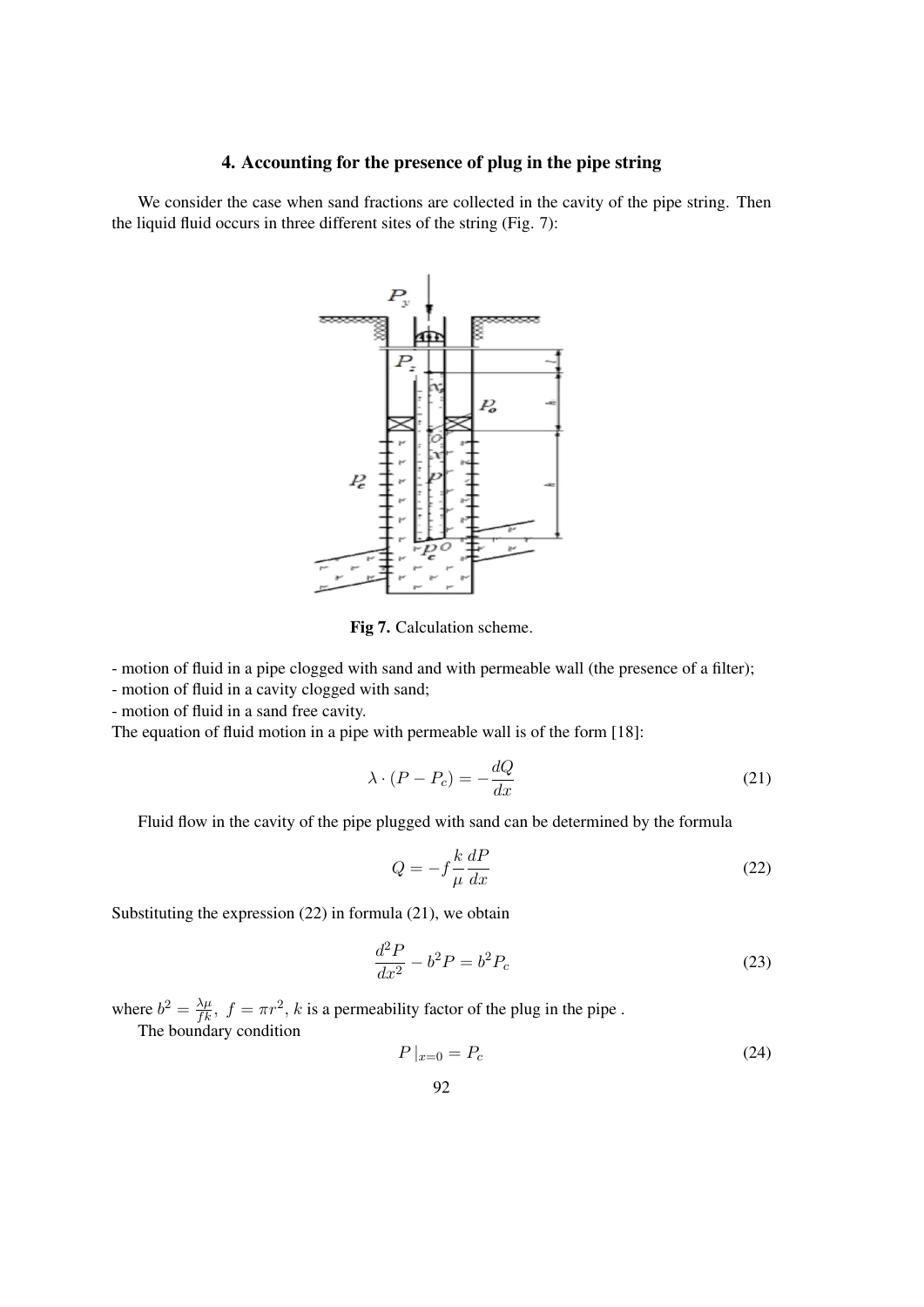$$
P\left|_{x=h} = P_0 \right. \tag{25}
$$

where  $h_1$  is the heigut of the first side  $P_0$ .

The solution of (23), allowing for boundary conditions (24) , (25), of the form

$$
P = \frac{P_0 - P_c}{sh(bh)} sh(bx) + P_c
$$
\n
$$
(26)
$$

The liquid flow at the end of the first site can be determined by the formula

$$
Q = -f \frac{k}{\mu} \frac{\partial P}{\partial x} \Big|_{x=h} \tag{27}
$$

Then substituting the expression (26) in formula (27), we get

$$
Q = -\frac{k}{\mu}\pi r^2 b \left( P_0 - P_c \right) \operatorname{cth} \left( bh \right) \tag{28}
$$

The fluid motion equation in the second site of the pipe string will be of the from [19 ]: (Fig.7)

$$
\frac{d^2P_1}{dx_1{}^2} = 0\tag{29}
$$

The boundary conditions

$$
P_1 \mid_{x_1 = 0} = P_0 \tag{30}
$$

$$
P_1 |_{x_1 = h_1} = P_z \tag{31}
$$

The solution of equation (29), allowing for boundary conditions (30), (31), is of the form

$$
P_1 = P_0 - \frac{P_0 - P_z}{h_1} \cdot x_1
$$

The fluid flow at the end of this site can be determined by the formula

$$
Q = -f \frac{k}{\mu} \frac{\partial P_1}{\partial x_1} \big|_{x_1 = h1} \tag{32}
$$

From the expression (32) allowing for expression (31) we obtain

$$
Q = \frac{k}{\mu} \pi r^2 \frac{P_0 - P_z}{h_1}
$$
\n(33)

where  $h_1$  is the height of the second site r is the radius of flow section of the pipe,  $P_0$  and  $P_z$  are pressures.

The fluid pressure  $P_z$  at the final section of the second site can be determined from the formula

$$
P = P_y + \rho g l + \frac{8lk}{r^2} \frac{P_0 - P_z}{h_1} \tag{34}
$$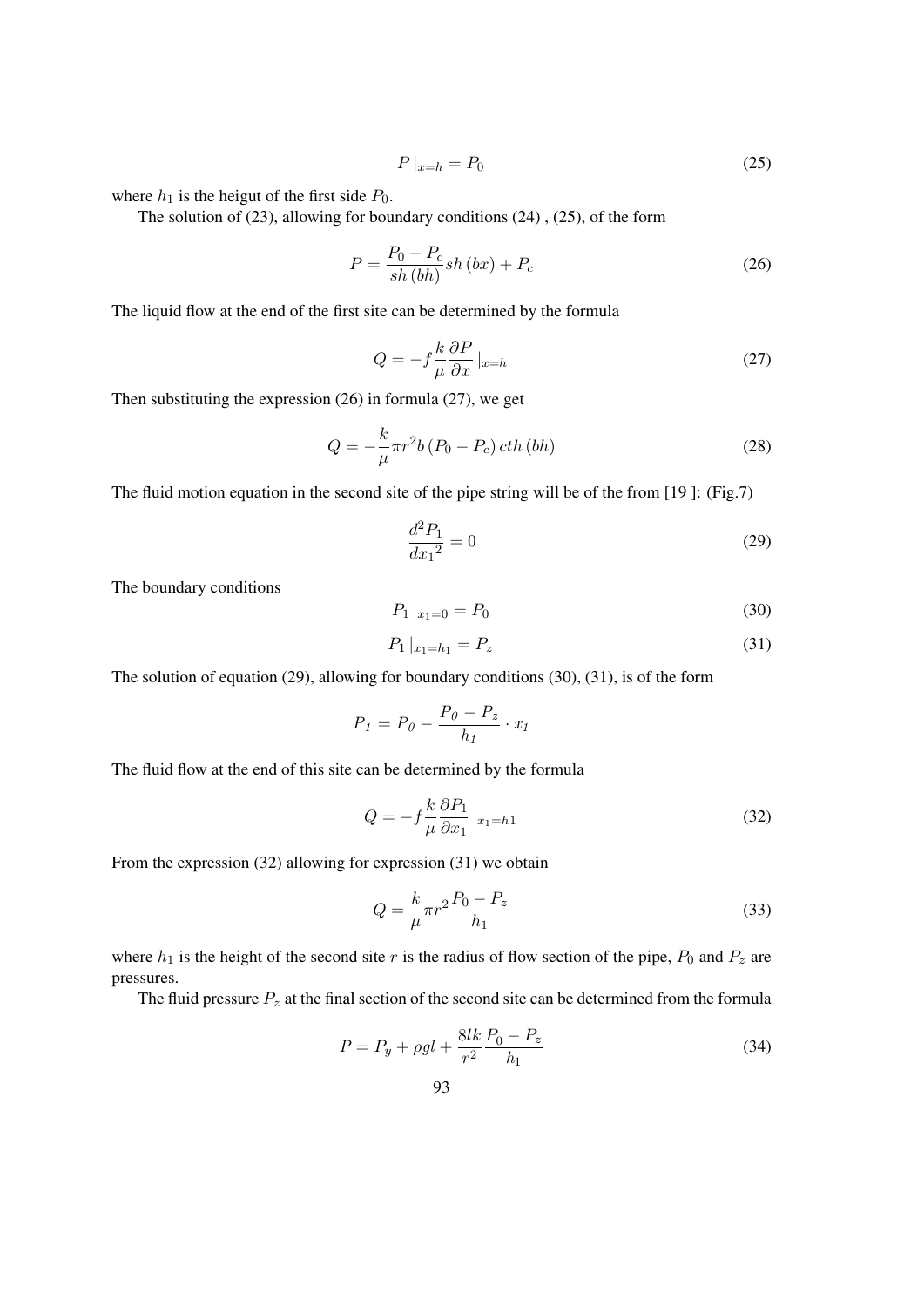The flow of fluid through the permeable pipe is determined by the formula (16). From the conditions of fluid flow continuity, from the expressions (16), (27) and (28), allowing for the expression (34), we obtain

$$
P_c = \left[kr^2b \cdot cth \ (bh) \frac{P_y + \rho gl}{1 + \left(1 + \frac{8lk}{r^2h_1}\right)bh_1cth \ (bh)} - 2k_2h \frac{R_1 - k_0r_c}{(R_1 - r_c)\ln\left(k_0\frac{r_c}{R_1}\right)} \times \frac{P_k \frac{k_0}{\ln\frac{R_k}{R_1}}}{\frac{k_0}{\ln\frac{R_k}{R_1}} - \frac{R_1 - k_0r_c}{k_0(R_1 - r_c)\ln\left(k_0\frac{r_c}{R_1}\right)}}\right] / \left[ -\frac{kr^2b^2cth^2 \ (bh)}{\frac{1}{\left(1 + \frac{8lk}{r^2h_1}\right)} + bh_1cth \ (b \cdot h)} + k \cdot r^2b \cdot cth \ (bh) - 2k_2h \frac{R_1 - k_0r_c}{(R_1 - r_c)\ln\left(k_0\frac{r_c}{R_1}\right)} \left(1 - \frac{\frac{R_1 - k_0r_c}{k_0(R_1 - r_c)\ln\left(k_0\frac{r_c}{R_1}\right)}}{\frac{k_0}{\ln\frac{R_k}{R_1}} - \frac{R_1 - k_0r_c}{k_0(R_1 - r_c)\ln\left(k_0\frac{r_c}{R_1}\right)}}\right) \right]
$$
(35)

Numerical calculation was carried out by formula (8) allowing for formulas (7) and the obtained expression (35) for the following values of parameters and various values of  $\frac{k_4}{k_3}$ .

$$
k_0 = \frac{k_1}{k_2} = 1 \div 10; P_k = 5 \cdot 10^6 \, Pa; P_y = 10^6 \, Pa; \mu_H = 10^{-3} \, Pa; R_k = 100 \, m; \nr_c = 7, 5 \cdot 10^{-2} \, m; h = 30 \, m; r = 3 \cdot 10^{-2} \, m; g = 10 \, m/c^2; \ \rho = 860 \, kq/m^3; \nh_1 = 5 \, m; l = 2000 \, m; k_1 = 10^{-13} - 10^{-12} \, m^2; \lambda = 0.1 \, m^2/c \cdot Pa;
$$



Fig 8. The graph of dependence of the ratio of debit in the presence of a filter on the ratio of permeability coefficients of zones in the case when the pipe string cavities are plugging with sand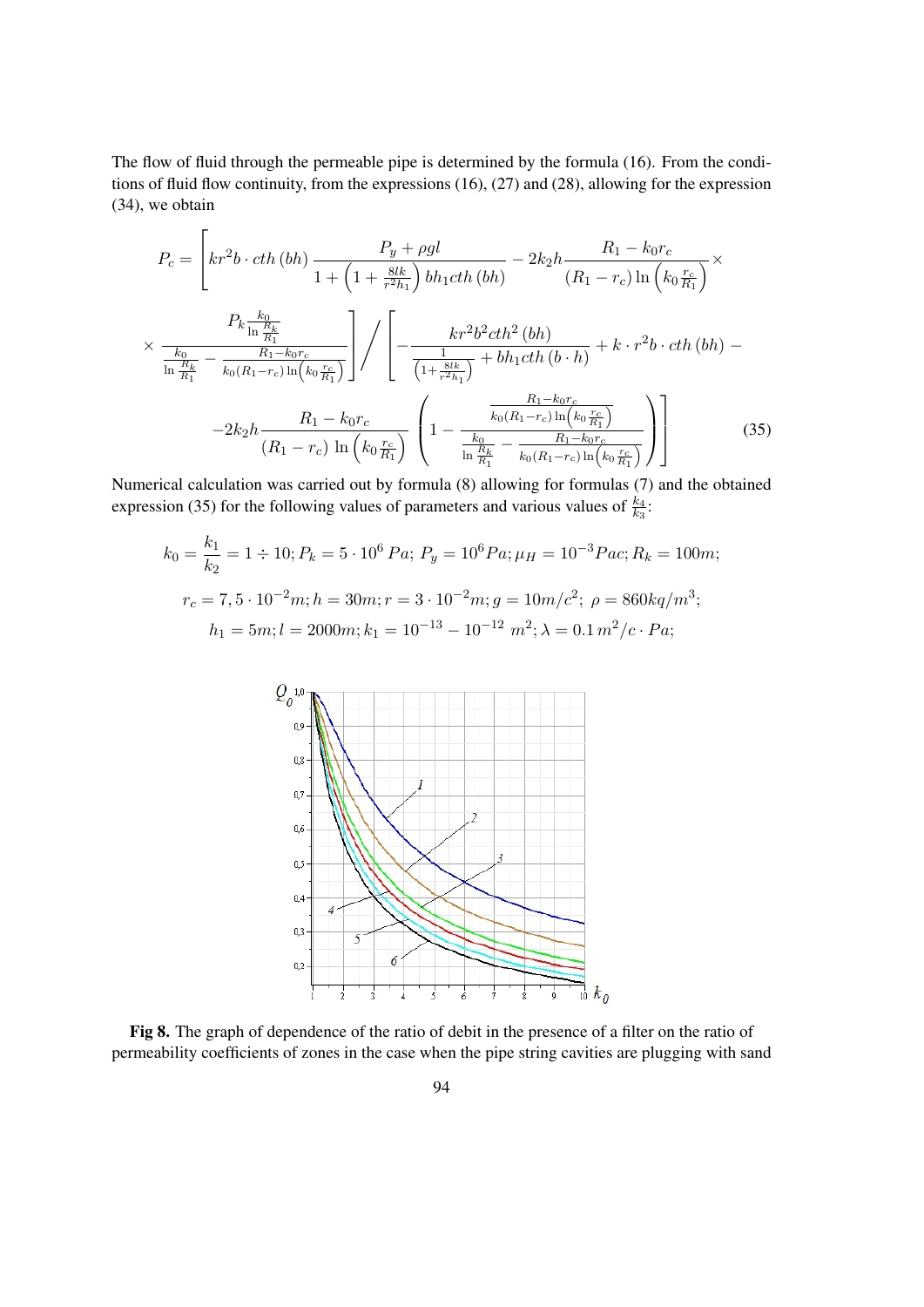at different values of:  $R_1$  :  $1 - R_1 = 5m$ ;  $2 - R_1 = 10m$ ;  $3 - R_1 = 20m$ ;  $4 - R_1 = 30m$ ;  $5 - R_1 = 50m$ ;  $6 - R_1 = 80m$ .

The results of calculations are in Fig.8. As can be seen from Fig.8, under other equal conditions, when the inflow into pipe string cavity is clogged with sand, the liquid inflow into the formation per unit time decreases for 1.75 times

Conclusion. Based on the carried out investigations, analytic expressions that allow to determine the criterion for the use of filters in oil and gas wells and to assess efficincy of their use, were obtained.

Acknowledgement. This work was financed by the Scientific Fund of the State Oil Company of the Republic of Azerbaijan – Grant – N0 19 LR.

#### References

- [1] Melik-Aslanov L.S., Vezirov A.R. The effect of sand production from the formation on well operation. Azerbaijan Oil Industry, 1982, no 5, p.35-38.
- [2] Melik-Aslanov L.S., Kasirov M.D., Efendiyev I.Yu. The study of sanding in oil wells. Neftepromyslovoe delo 1975, no 2.
- [3] Mirzajanzade A.Kh., Babich Yu.A., Shapiro B.A. The influence of filter silting on well flow rate. Azerbaijan Oil Industry 1957, no 9, p.17-20.
- [4] Maslov I.I. Methods for controlling the removal of sand from oil wells // M.: 1980, 62 p.
- [5] Abbasov.E.M., Agayeva N.A. The influence of vibration-wave action on the nature of pressure distribution in the reservoir. IFZh 2014. vol.85, no– 6. p. 1189-1195
- [6] Sultanov B.Z., Orekeshev S.S. Sand production in the oil wells operation process , Electronic scientific journal Neftegazvoye delo (Electronic resource). Issuse 1, 2005 (in Russian).
- [7] Ricky J. Armentor, Michael R. Wise et al. Sand control of production wells , Neftegazovoye obozrenie, Summer,2007, p. 4-17.
- [8] Underdown D., Sanclemente J. Producing Sand for Sand ControlA Novel Approach , SPE 74394. – 2002.
- [9] Sharifullin A.M. Method for capturing sand and mechanical impurities in the flow of oil, water and gas ( RU 2540131) , 2013.
- [10] Nazarov S.I. Technique and technology for controlling the content of the formation sand in natural gas flow, Construction of gas and gas condensate wells: Coll. of papers Proc. of oll union sci.ser. Inust of gaz. M., 1995.
- [11] Vasiliev V.A., Dubenko V.E. Model of sand transport in a porous medium. Construction of gas and gas condensate wells: coll. of papers All Union sci.ser.ius. of gaz.M., 1996. p. 94-99.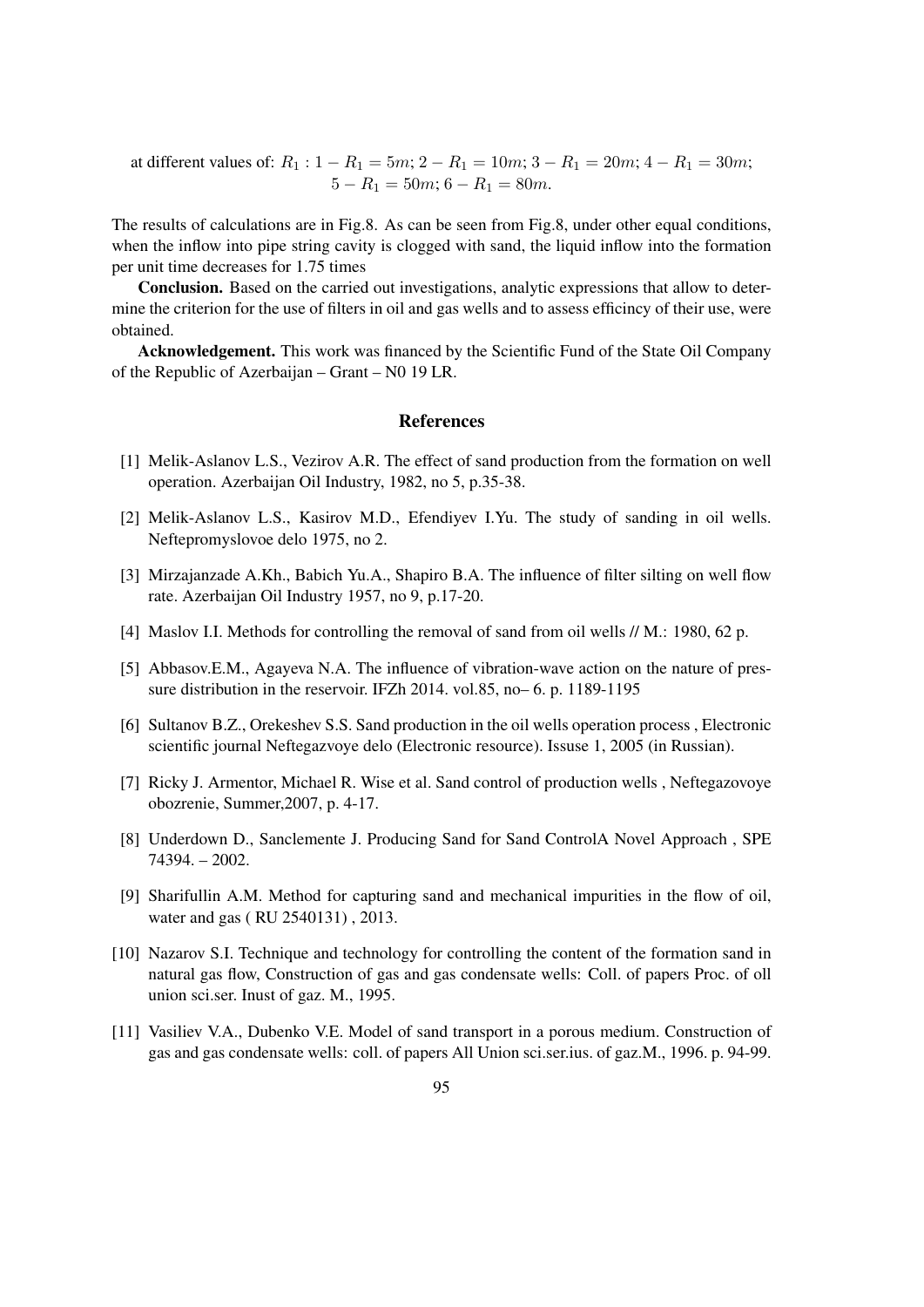- [12] Butko O.G., Skuin B.A. Methods of dealing with sand in the operation of oil wells // VNI-IOENG. Ser. Oilfield affairs 1998.vol.,3 410 p.
- [13] Tananykhin D.S., Maksyutin A.V., Sultanova D.A. Analysis of forecasting models of sanding during operation of weakly cemented wells, Modern problems of science and education, 2015. 1-1
- [14] A. Mohammed, I. Lesor, S. Aribo, M.B. Umeleuma . Comparative Study of Sand Control Methods in Niger Delta, Journal of Petroleum Science Research Oct. 2012, Vol. 1 Iss. 3, PP. 57-64
- [15] N. Morita , P.A. Boyd . Typical Sand Production Problems Case Studies and Strategies for Sand Control , Source SPE Annual , Technical Conference and Exhibition, Dallas Texas, 6-9 October, 1991
- [16] Basniev K.S., Kochina I.N., Maksimov V.M. Underground hydrodynamics.M.: Nedra 1993, 416 p.
- [17] Charny I. A. Unsteady fluid motion in pipes, M .: Nedra, 1975. p. 295
- [18] Faizullaev D.F., Umarov A.I., Shakirov A.A. Hydrodynamics of single- and two-phase media and its practical applications // Tashkent: Fan 1980, 165p.
- [19] Huseynzade M. A., Druchina L. I., Petrova O. N., Stepanova M. F. // Hydrodynamic processes in complex pipeline systems. Moscow: Nedra, 1991
- [20] V. Fattahpour, M. Mahmoudi , C. Wang, O. Kotb , M. Roostaei , A. Nouri, B. Fermaniuk , A. Sauve , C. Sutton. Comparative Study on the Performance of Different Stand-Alone Sand Control Screens in Thermal Wells // SPE International Conference and Exhibition on Formation Damage Control, 7-9 February, Lafayette, Louisiana, USA , 2018
- [21] S. Mondal, C.-H.Wu, M.M. Sharma, R. A. Chanpura, M. Parlar, J. A. Ayoub Characterizing, Designing, and Selecting Metal Mesh Screens for Standalone-Screen Applications // SPE-170935, May 2016
- [22] Y. Han, A. G. Tallin, G. K. Wong. Impact of Depletion on Integrity of Sand Screen in Depleted Unconsolidated Sandstone Formation //Source 49th U.S. Rock Mechanics /Geomechanics Symposium, 28 June-1 July, San Francisco ,2015
- [23] E. Nikonov, K. Goridko, V. Verbitsky Study of the Submersible Sand Separator in the Field of Centrifugal Forces for Increasing the Artificial Lift Efficiency // Conference: SPE Russian Petroleum Technology Conference , January 2018.
- [24] V. Henyang, T.Korotaeva, V.Podgornov Comparison of downhole filters for an unstable reservoir with high-viscosity oil // Construction of oil and gas wells on land and at sea, 2020, No. 9, p. 37-41.